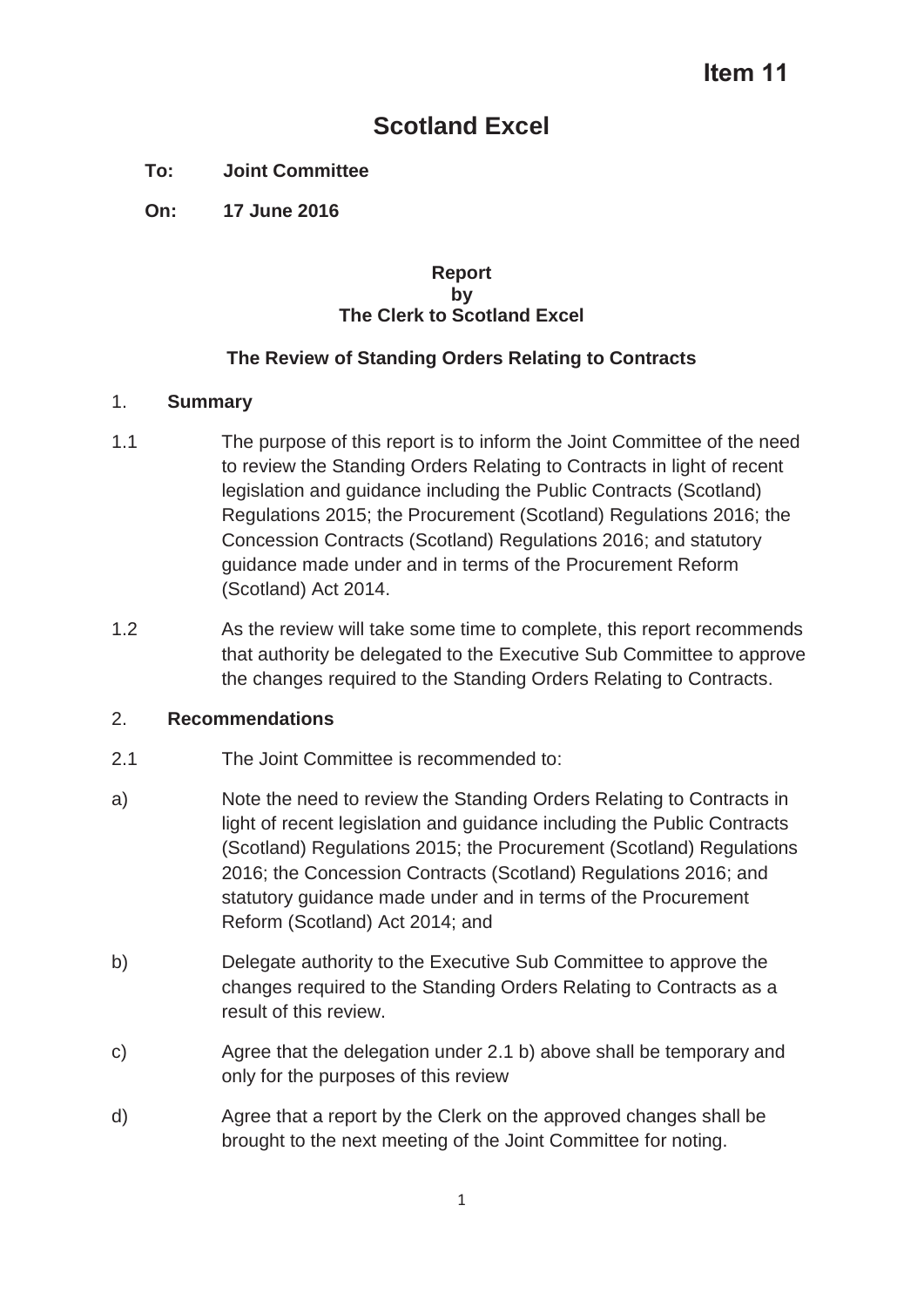## 3. **Background**

- 3.1 Scotland Excel is required to have Standing Orders Relating to Contracts in terms of section 81 of the Local Government (Scotland) Act 1973.
- 3.2 The Standing Orders were last reviewed in 2013 with the current version being approved by the Joint Committee at its meeting on 21 June 2013.
- 3.3 The Standing Orders require to be reviewed in light of recent legislation and guidance.
- 3.3 The Public Contracts (Scotland) Regulations 2015, which implement the new EU public procurement directive (EU Directive 2014/24/EU), came into force on 18 April 2016. Some of the key changes introduced by these Regulations are:-
	- Reduced minimum time limits for procurement exercises, meaning that contracts can be put in place more quickly;
	- The new Innovation Partnership procedure for the development and purchase of new and innovative goods, services or works;
	- Greater clarity on the scope to use pre-market consultation to inform the approach to a procurement exercise;
	- New "light touch" rules for contracts for care and support, and some other services, where the value of these contracts exceeds 750,000 Euro;
	- Additional grounds for exclusion of tenderers, including businesses who have admitted, or who have been found to have committed, an act prohibited under the Employment Relations Act 1999 (Blacklists) Regulations 2010.
- 3.4 The Procurement (Scotland) Regulations 2016 also came into force on 18 April 2016. These introduce rules for the award of lower value contracts (regulated by the Procurement Reform (Scotland) Act 2014) that are comparable with the equivalent rules for higher value contracts (regulated by the Public Contracts (Scotland) Regulations 2015). The 2016 regulations include provisions on:
	- how the estimated value of a contract is to be determined;
	- what is a health or social care service for the purposes of the Act;
	- the circumstances in which a contract may be awarded under the Act without competition;